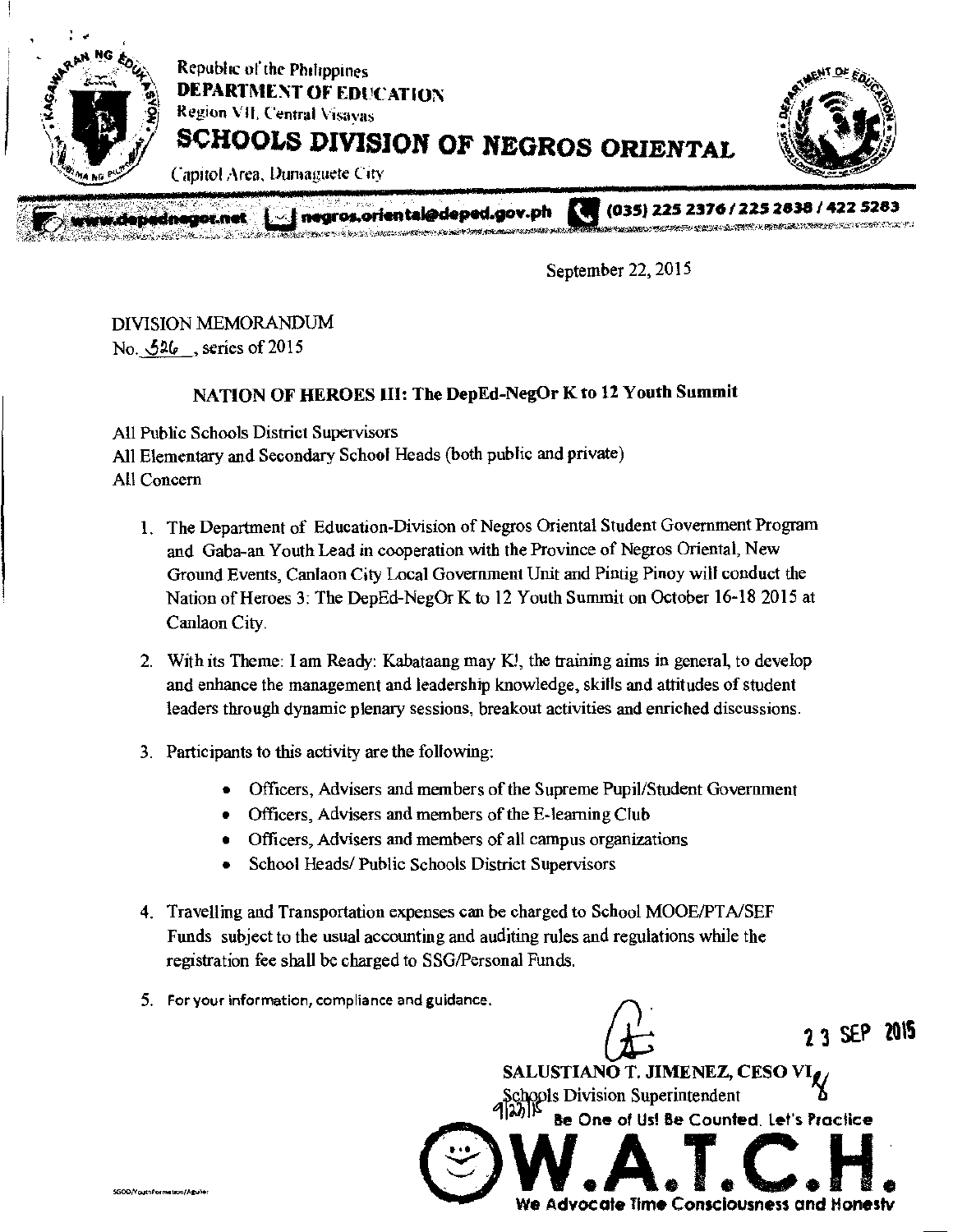

Advocate Time Consciousness and Honesty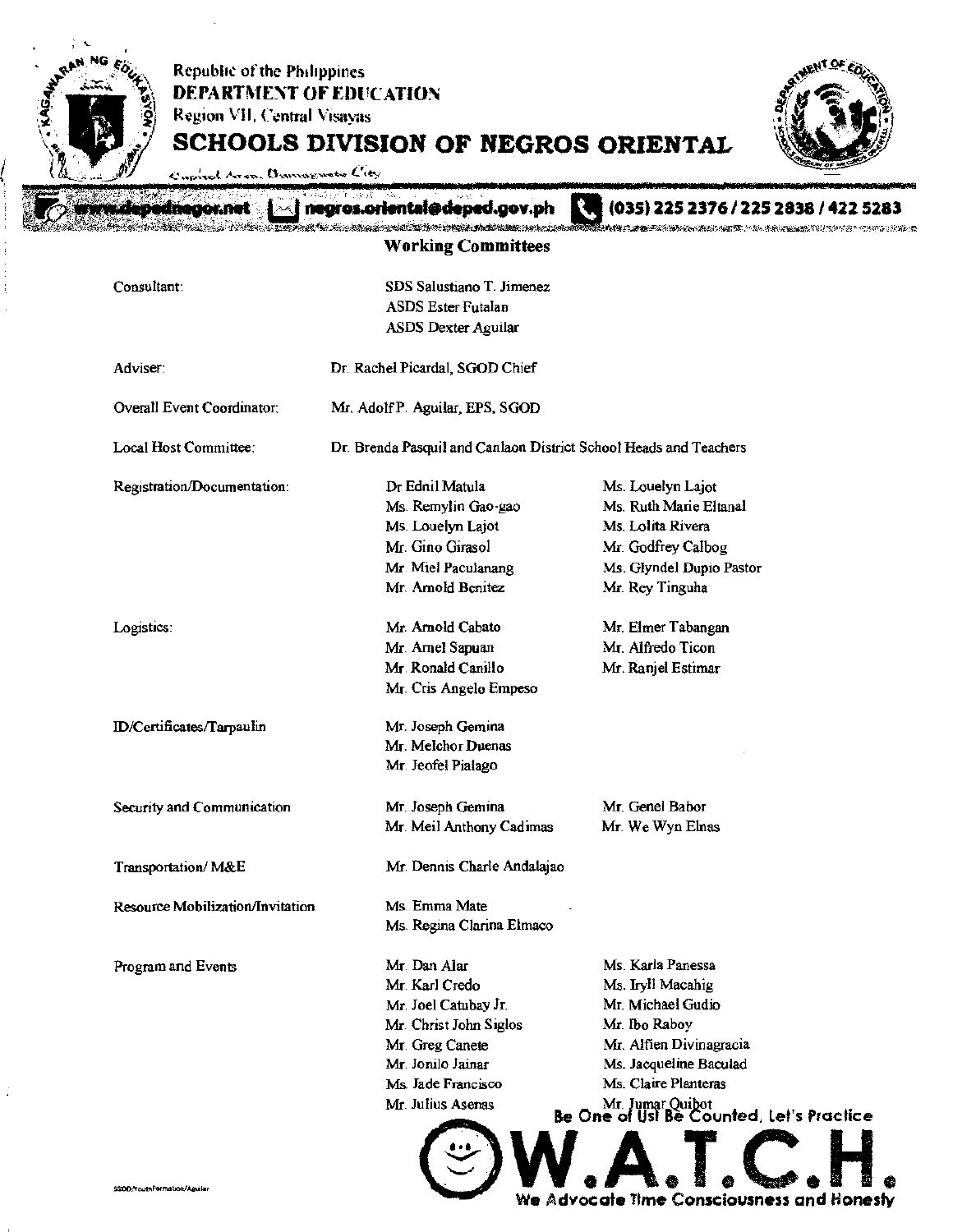

Schedule of Activities

| October 15, 2015 | All Working Committee Members<br>Will Report to Canlaon City                                                                                                                |
|------------------|-----------------------------------------------------------------------------------------------------------------------------------------------------------------------------|
| October 16, 2015 | <b>Arrival and Billeting</b>                                                                                                                                                |
|                  | Macario Espanola MES<br>First and Second Congressional District                                                                                                             |
|                  | Jose B. Cardenas MHS<br>Third Congressional District                                                                                                                        |
|                  | <b>Opening Program</b><br>7:00 PM                                                                                                                                           |
|                  | <b>Modern Dance Contest</b><br>6:00 PM                                                                                                                                      |
| October 17, 2015 | Fun Run (Runners in Heroes/Costumes)<br>AM - Paligsahan sa<br>Talumpati (ES)<br>Talumpati(HS)<br>Folk Dance(ES)<br>Acoustic Band(HS)<br>Sabayang Pagbigkas(HS)<br>DUET (ES) |
|                  |                                                                                                                                                                             |

Be One of Us! Be Counted. Let's Practice  $\bigcirc$  W.A.T.C.H.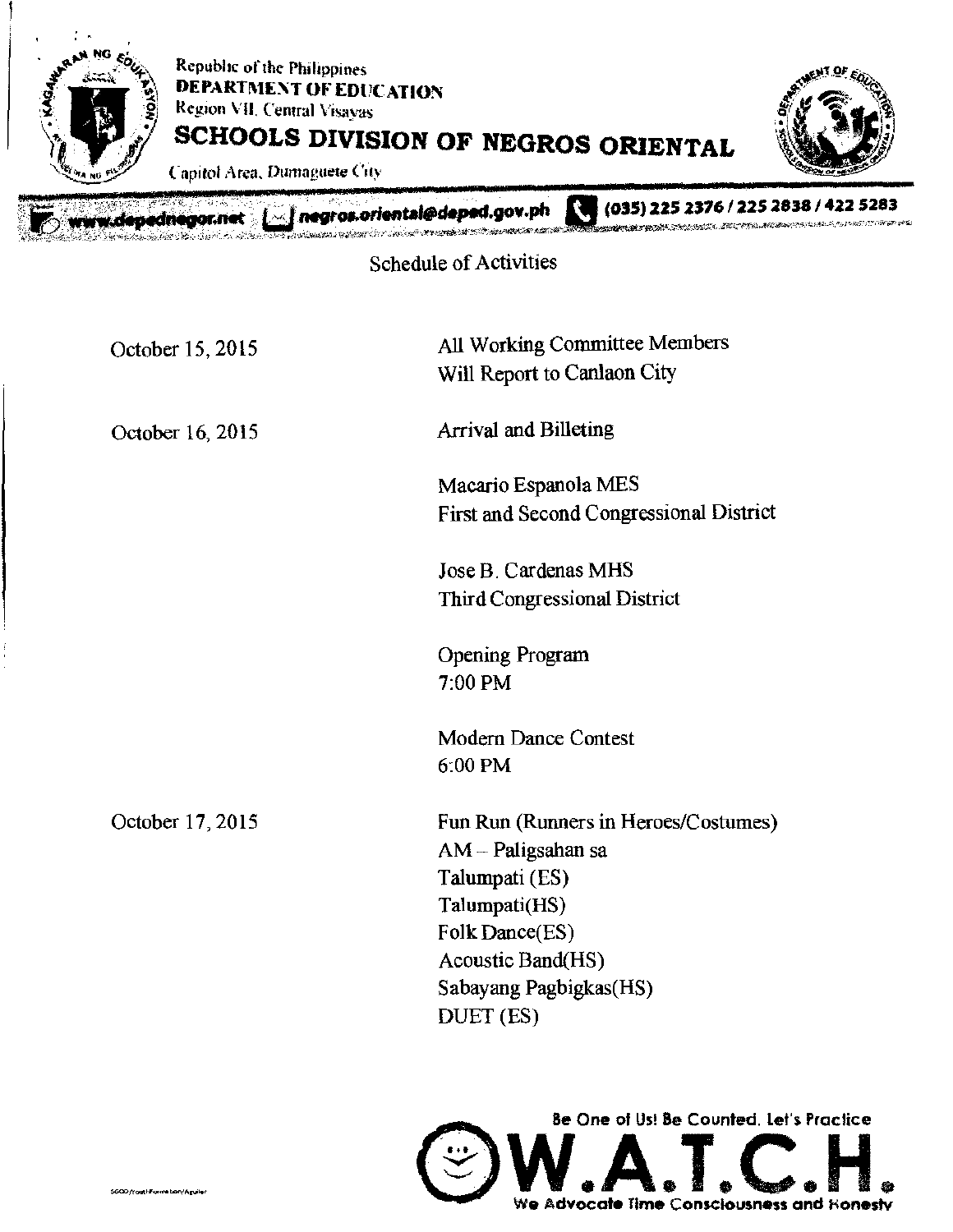

rww.depednegor.net $\ll$  negros.oriental@deped.gov.ph

3 (035) 235 2376/225 2838422 5283

PM - NH 3 Module

Evening - Youth rally

الولوية

October 18, 2015 AM - Early Morning Devotion and Hataw

K to 12 Challenge

Closing Ceremonies

Camp Notes:

- 1. Each District are given 100 slots of participants for elementary and secondary.
- 2. Each participant must pre-register and pay the registration fee of Php 250.00 to the District SPG Coordinator on or before October 7, 2015.
- 3. The District SPG Coordinator shall remit the said registration fees to the Officers of the Division Federation of SSG's on October 8, 2015.
- 4. No walk in participants will be admitted during the event proper.
- 5. Each school district will be allotted two classrooms in your billeting schools. Participants shall also bring tents, since this a leadership camp.
- 6. A ratio of I teacher to 10 students shall be strictly observed. No parents consent, no participation.
- 7. Participants shall bring his/her own sleeping gear, jacket, toiletries and other personal belongings. Outdoor *attire or* sports attire is a must.
- S. District Supervisors shall take the lead in organizing this activity.

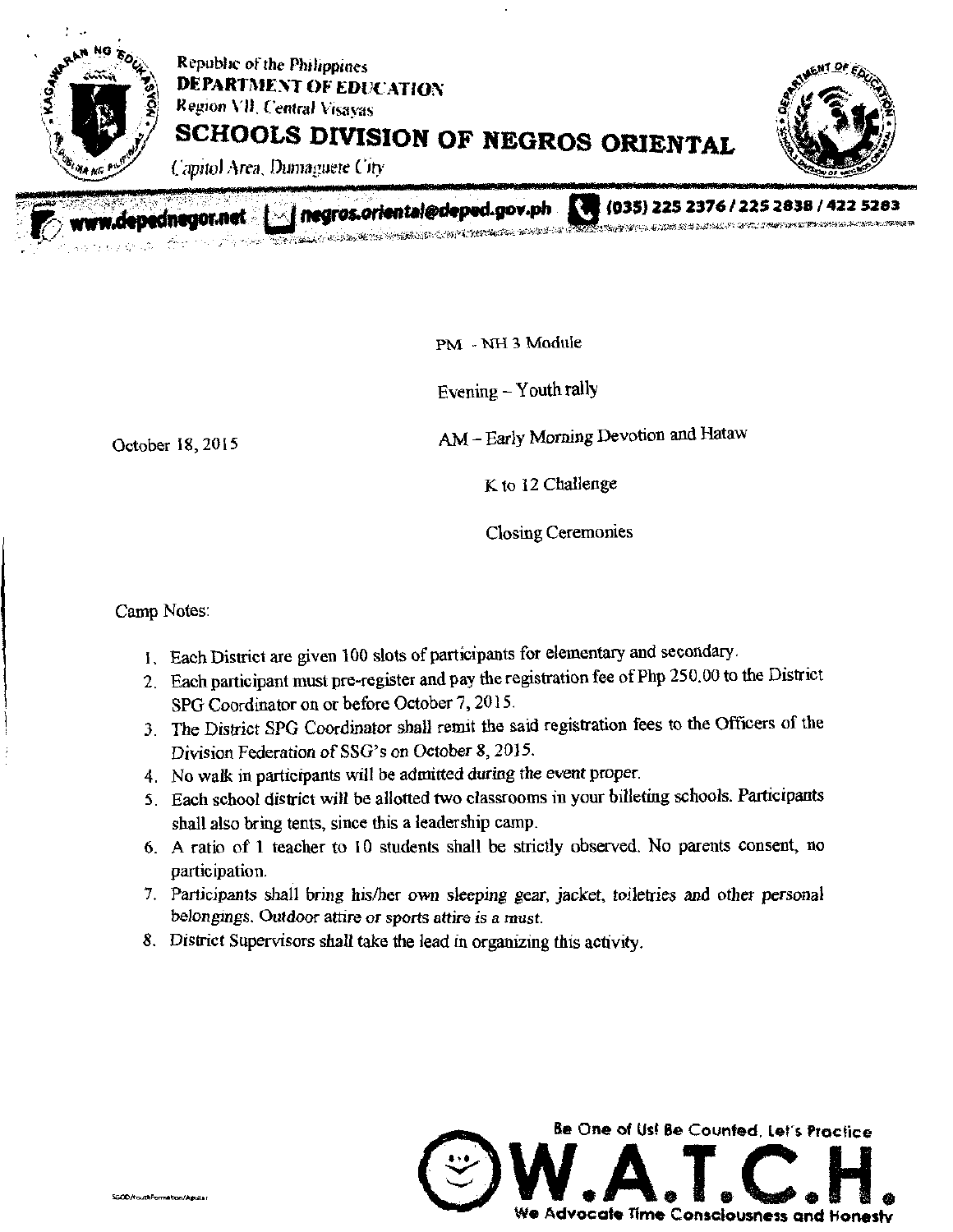# PAMANTAYAN SA ISINAULONG TALUMPATI *(DilL? 52 mga mag-aaral sa Mahabang Paara Ian)*

- *1. Mg* patimpalak ay bukas sa mag-aaral sa mababang panralan mula ika-apat hanggang ika-anim na baiting.
- 2. Mg bawat distrito ay kailangan magpadala lamang ng isang kalahok.
- 3. Mg mensahe ng bawat talumpati ay dapat naaangkop sa temang, "Guro Ko, Bayani Ko"
- 4. Bawat kalahok ay bibigyan ngtatlong minuto sa pagiatalumpati. Ang sinumang lalabag sa nabanggit ay babawasan ng kaukulang puntos.
- 5. Ang desisyon ng mga hurado ay pinal.

 $\mathcal{E}$ ek

6. Mg pamantayan sa pagpili ng mananalo ay batay sa sumusunod:

| Kabuuan                                                     | 100 |
|-------------------------------------------------------------|-----|
| Pagkakatanghal (dating sa manonood)                         | 10  |
| Paraan ng pagkakalahad (kumpas, kilos, pang-akit at istilo) | 25  |
| Pagbigkas (diin, tono)                                      | 30  |
| Nilalaman/kaugnayan sa paksa                                | 35  |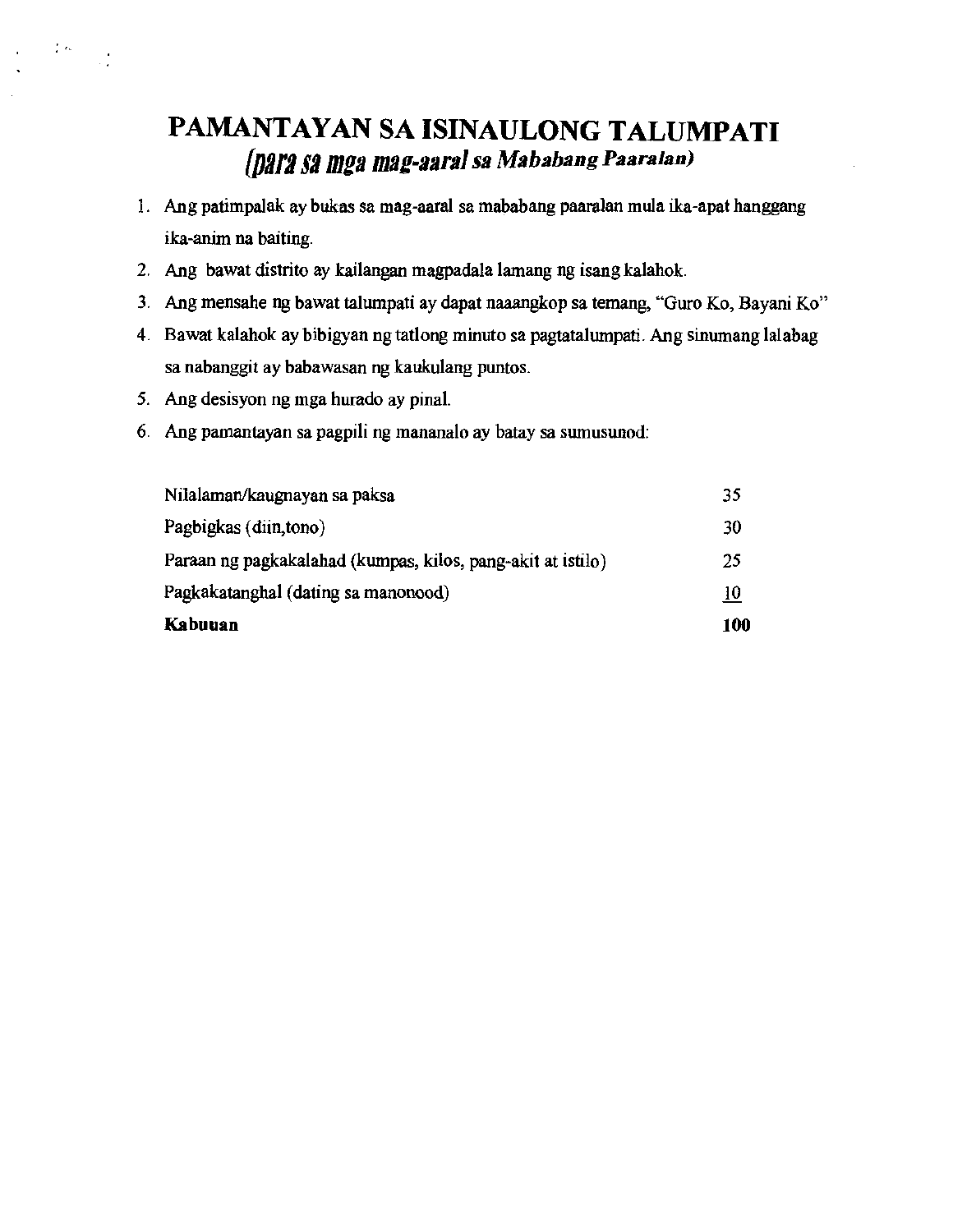# PAMANTAYAN SA ISINAULONG TALUMPATI finn *12* inn *mag-aaral sa Maws na Paaralan)*

- 1. Ang patimpalak ay bukas sa mag-aaral sa mababang paaralan mula ika-pito hanggang ika-sampung baiting.
- 2. Mg bawat distrito ay kailangan magpadala lamang ng isang kalahok.
- 3. Mg mensahe ng bawat talumpati ay dapat naaangkop sa temang, "Senior High School: Sagot sa mga Suliraning Pang-edukasyon, Pangkabuhayan, at Pangkaunlaran."
- 4. Bawat kalahok ay bibigyan ng tatlong minuto sa pagtatalumpati. Ang sinumang lalabag sa nabanggit ay babawasan ng kaukulang puntos.
- 5. Ang desisyon ng mga hurado ay pinal.

 $\frac{1}{2}$  ,  $\frac{1}{2}$ 

Í

ŧ

ĺ

6. Ang pamantayan sa pagpili ng mananalo ay batay sa sumusunod:

| Kabuuan                                                     | 100        |
|-------------------------------------------------------------|------------|
| Pagkakatanghal (dating sa manonood)                         | <u> 10</u> |
| Paraan ng pagkakalahad (kumpas, kilos, pang-akit at istilo) | 25         |
| Pagbigkas (diin, tono)                                      | 30         |
| Nilalaman/kaugnayan sa paksa                                | 35         |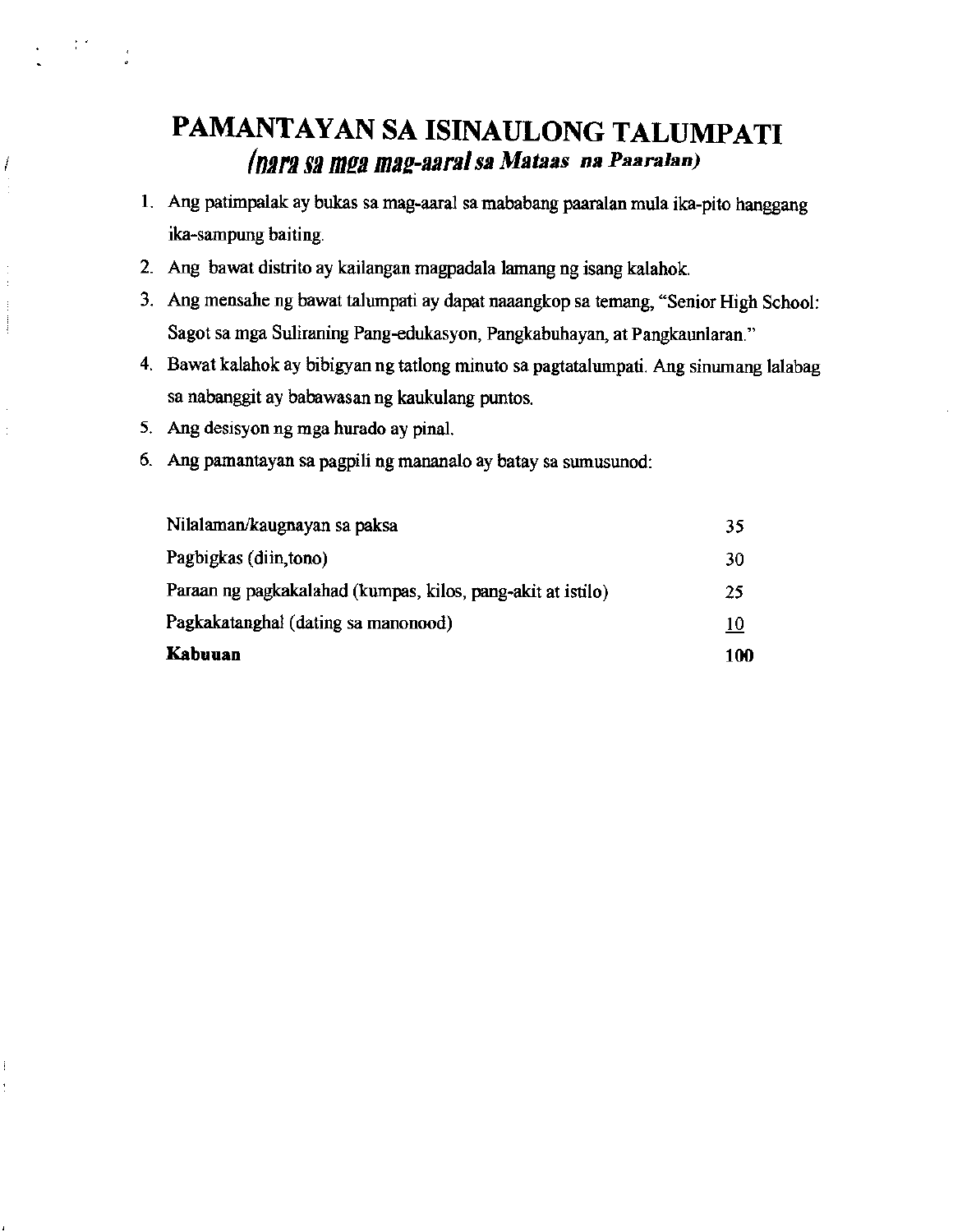# GUIDELINES AND CRITERIA FOR ACOUSTIC GROUP PRESENTATION

## (SECONDARY)

- 1. Must be officially enrolled secondary student in Central Visayas, DepEd Region VII preferably from Grade 7, 8 & 9.
- 2. The group shall consist of I soloist and four other instrumentalist.
- 3. Participants shall bring their own musical instruments
- 4. The group shall interpret I Visayan song only.
- 5. The duration time of performance is 2-3 minutes only. Exceeding time of performance will automatically be deducted from the performing individual ten (10) points from the total score.
- 6. The decision of the judges is irrevocable and final.

#### CRITERIA FOR JUDGING:

| ARTISTRY (expression and interpretation)       |   | 25 points |
|------------------------------------------------|---|-----------|
| MUSICIANSHIP (skill)                           |   | 25 points |
| MUSICALITY (dynamics, tempo, rhythm, phrasing) | ۰ | 25 points |
| TONE QUALITY                                   |   | 25 points |

Total

100 points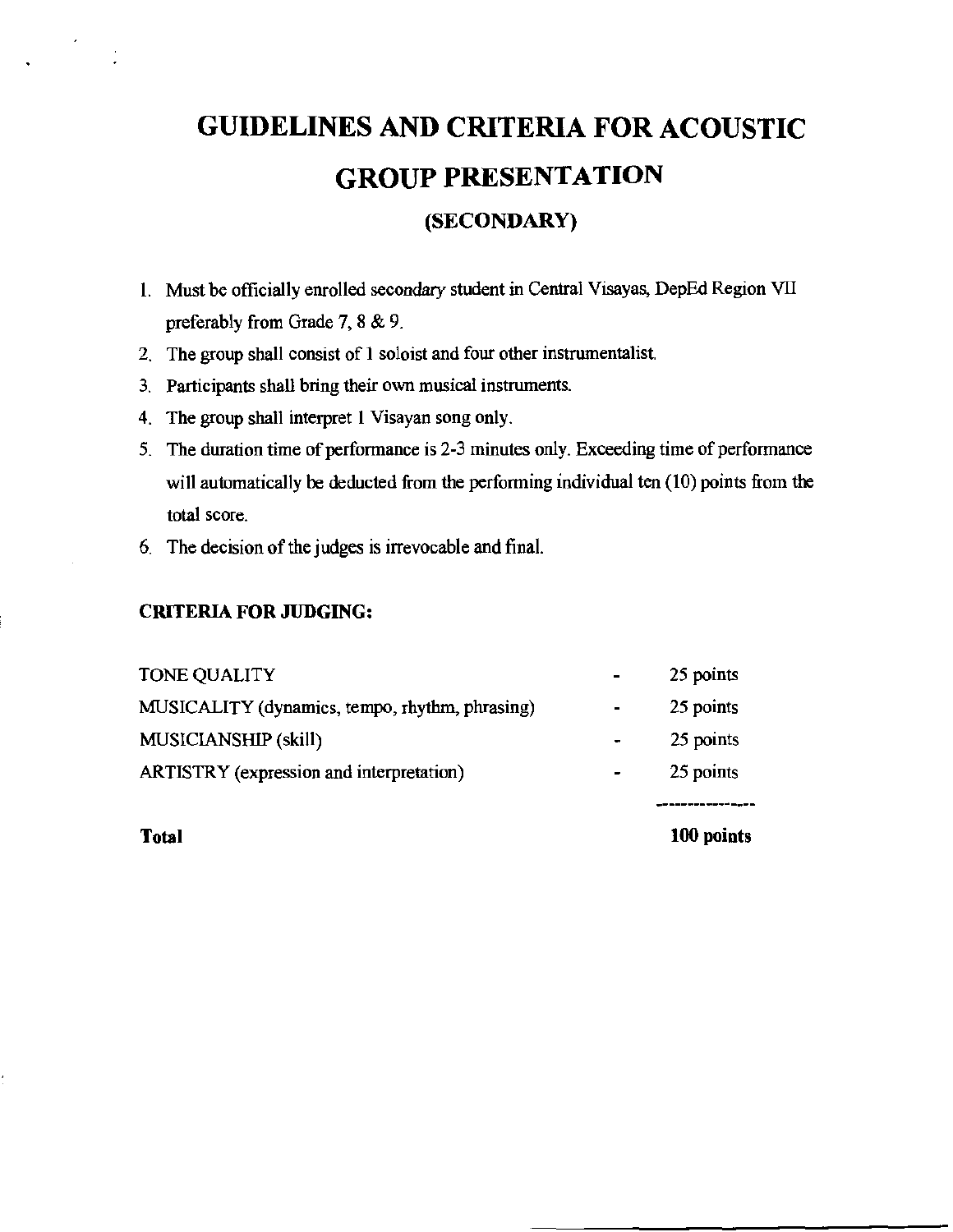#### **NATION OI REGISTRA1**

 $\mathcal{L}$ 

 $\label{eq:2} \frac{1}{\sqrt{2}}\int_{0}^{\infty}\frac{dx}{\sqrt{2}}dx=\frac{1}{2}\int_{0}^{\infty}\frac{dx}{\sqrt{2}}dx.$ 

 $\ddot{\phantom{0}}$ 

**District SPG Coordinator** 

 $\hat{\mathcal{L}}$ 

| Name | School | Mobile Number |
|------|--------|---------------|
|      |        |               |
|      |        |               |
|      |        |               |
|      |        |               |
|      |        |               |
|      |        |               |
|      |        |               |
|      |        |               |
|      |        |               |
|      |        |               |
|      |        |               |
|      |        |               |
|      |        |               |
|      |        |               |
|      |        |               |
|      |        |               |
|      |        |               |

 $\sim 10^6$  $\sim 10^{11}$  km  $\sim 10^{-1}$  .